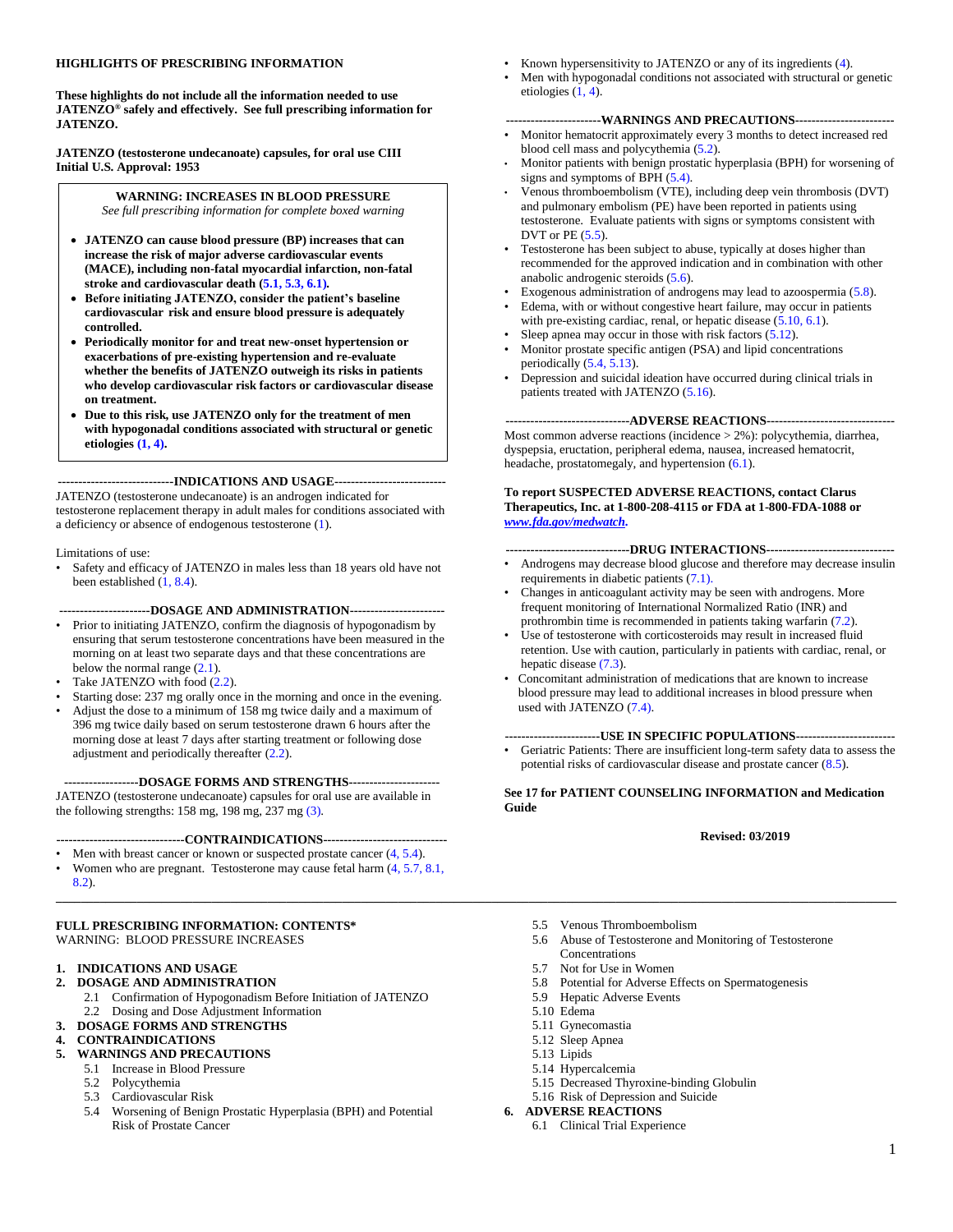#### 6.2 Postmarketing Experience

- **7. DRUG INTERACTIONS**
	- 7.1 Insulin
	- 7.2 Oral Vitamin K Antagonist Anticoagulants
	- 7.3 Corticosteroids

#### 7.4 Medications that May Also Increase Blood Pressure

- **8. USE IN SPECIFIC POPULATIONS**
	- 8.1 Pregnancy
	- 8.2 Lactation
	- 8.3 Females and Males of Reproductive Potential
	- 8.4 Pediatric Use
	- 8.5 Geriatric Use

#### **9. DRUG ABUSE AND DEPENDENCE**

- 9.1 Controlled Substance
- 9.2 Abuse
- 9.3 Dependence

#### **10 OVERDOSAGE**

- **11 DESCRIPTION**
- **12 CLINICAL PHARMACOLOGY**
	- 12.1 Mechanism of Action
	- 12.2 Pharmacodynamics
	- 12.3 Pharmacokinetics

#### **13 NONCLINICAL TOXICOLOGY**

- 13.1 Carcinogenesis, Mutagenesis, Impairment of Fertility
- 13.2 Animal Toxicology and/or Pharmacology

### **14 CLINICAL STUDIES**

- 14.1 Clinical Trials in Hypogonadal Males
- **16 HOW SUPPLIED/STORAGE AND HANDLING**
- **17 PATIENT COUNSELING INFORMATION**
- Increased Blood Pressure and Risk for Major Adverse Cardiovascular Events (MACE)

Other Adverse Reactions

**\_\_\_\_\_\_\_\_\_\_\_\_\_\_\_\_\_\_\_\_\_\_\_\_\_\_\_\_\_\_\_\_\_\_\_\_\_\_\_\_\_\_\_\_\_\_\_\_\_\_\_\_\_\_\_\_\_\_\_\_\_\_\_\_\_\_\_\_\_\_\_\_\_\_\_\_\_\_\_\_\_\_\_\_\_\_\_\_\_\_\_\_\_\_\_\_\_\_\_\_\_\_\_\_\_\_\_\_\_\_\_\_\_\_\_\_\_\_\_\_\_\_\_\_\_\_\_\_\_\_\_\_\_\_\_**

**\*Sections or subsections omitted from the full prescribing information are not listed.**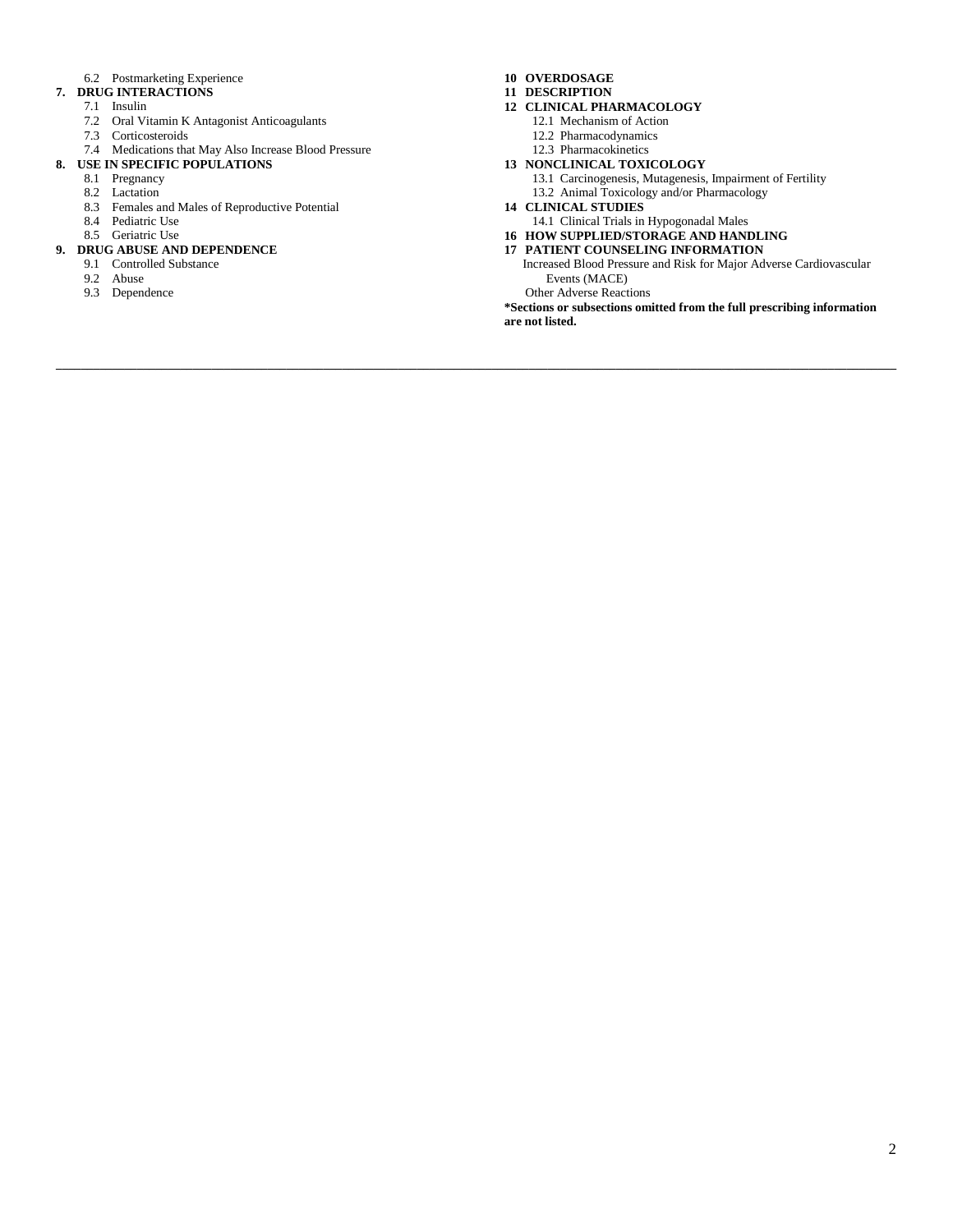# <span id="page-2-0"></span>**FULL PRESCRIBING INFORMATION**

### **WARNING: BLOOD PRESSURE INCREASES**

- **JATENZO can cause blood pressure (BP) increases that can increase the risk of major adverse cardiovascular events (MACE), including non-fatal myocardial infarction, non-fatal stroke and cardiovascular death, with greater risk for MACE in patients with cardiovascular risk factors or established cardiovascular disease [***see [Warnings and Precautions \(5.1,](#page-4-0) [5.3\)](#page-5-0)  and [Adverse Reactions \(6.1\)](#page-7-0)***]***.*
- **Before initiating JATENZO, consider the patient's baseline cardiovascular risk and ensure blood pressure is adequately controlled.**
- **Starting approximately 3 weeks after initiating therapy or changing the dose, periodically monitor for and treat new-onset hypertension or exacerbations of pre-existing hypertension in patients on JATENZO.**
- **Re-evaluate whether the benefits of JATENZO outweigh its risks in patients who develop cardiovascular risk factors or cardiovascular disease while on treatment.**
- **Due to this risk, use JATENZO only for the treatment of men with hypogonadal conditions associated with structural or genetic etiologies** *[see Indications and Usage (1) and [Contraindications \(4\)\]](#page-4-0).*

# **1 INDICATIONS AND USAGE**

JATENZO (testosterone undecanoate) is an androgen indicated for testosterone replacement therapy in adult males for conditions associated with a deficiency or absence of endogenous testosterone:

- Primary hypogonadism (congenital or acquired): testicular failure due to cryptorchidism, bilateral torsion, orchitis, vanishing testis syndrome, orchiectomy, Klinefelter syndrome, chemotherapy, or toxic damage from alcohol or heavy metals. These men usually have low serum testosterone concentrations and gonadotropins (follicle-stimulating hormone [FSH], luteinizing hormone [LH]) above the normal range.
- Hypogonadotropic hypogonadism (congenital or acquired): gonadotropin or luteinizing hormone-releasing hormone (LHRH) deficiency or pituitary-hypothalamic injury from tumors, trauma, or radiation. These men have low testosterone serum concentrations but have gonadotropins in the normal or low range.

### **Limitations of use:**

• Safety and efficacy of JATENZO in males less than 18 years old have not been established [*see [Use in Specific Populations \(8.4\)](#page-10-0)*].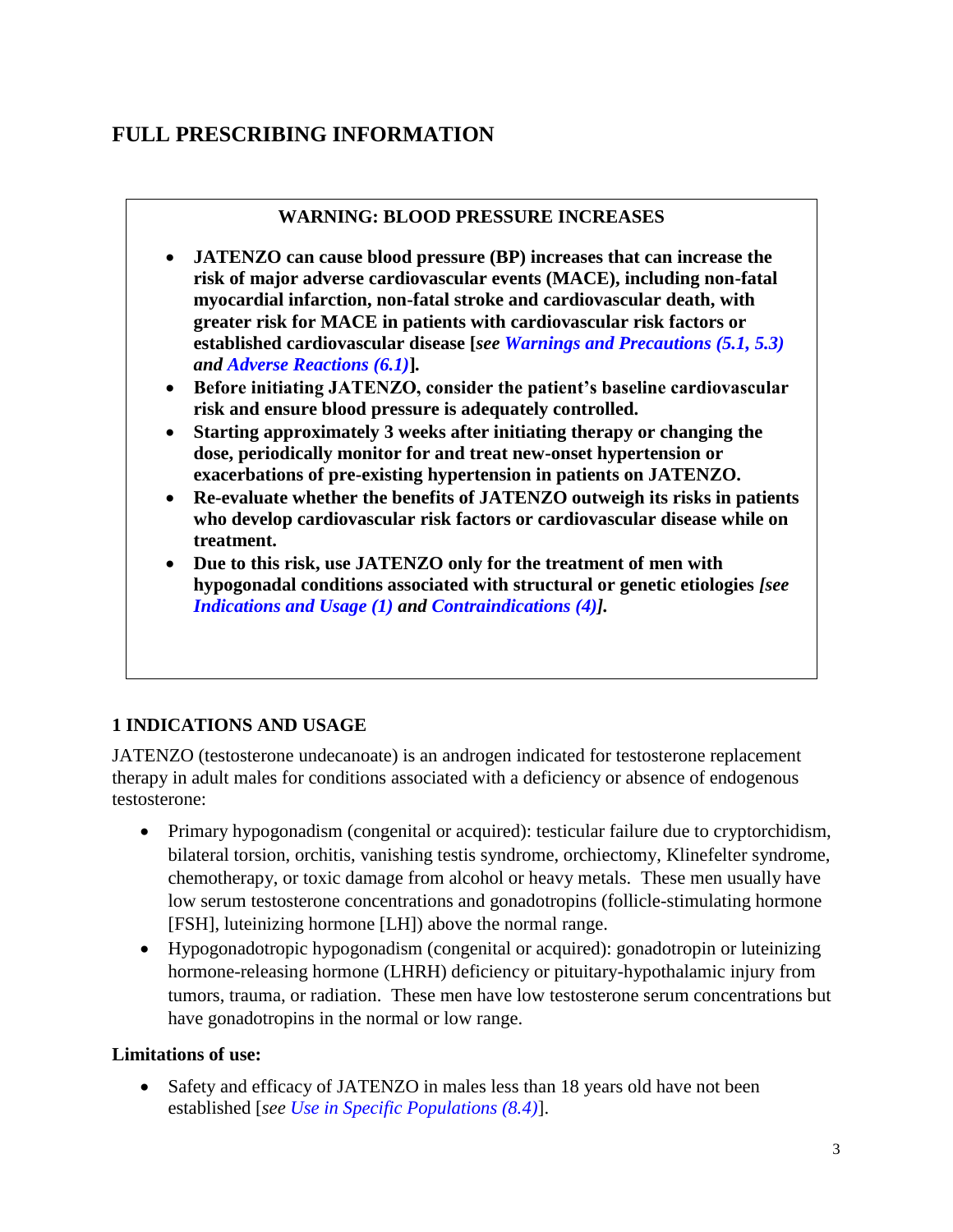# <span id="page-3-0"></span>**2 DOSAGE AND ADMINISTRATION**

# **2.1 Confirmation of Hypogonadism Before Initiation of JATENZO**

Prior to initiating JATENZO, confirm the diagnosis of hypogonadism by ensuring that serum testosterone concentrations have been measured in the morning on at least two separate days and that these testosterone concentrations are below the normal range.

# **2.2 Dosing and Dose Adjustment Information**

Individualize the dosage of JATENZO based on the patient's serum testosterone concentration response to the drug. The recommended starting dose is 237 mg taken orally twice daily, once in the morning and once in the evening. Take JATENZO with food.

# *Dose Adjustment*

To ensure proper dose adjustment, measure serum testosterone concentrations 6 hours after the morning dose in plain tubes, clotted at room temperature for 30 minutes prior to centrifugation. Adjust the JATENZO dose based on this serum testosterone measurement as shown in Table 1. Wait seven days after starting treatment or adjusting the dose before checking the serum testosterone concentration. Thereafter, periodically monitor serum testosterone concentrations 6 hours after the morning dose.

Administer the same dose in the morning and evening. The minimum recommended dose is 158 mg twice daily. The maximum recommended dose is 396 mg (two 198 mg capsules) twice daily.

|  | <b>Table 1: JATENZO Dose Adjustment Scheme</b> |  |  |
|--|------------------------------------------------|--|--|
|  |                                                |  |  |

| <b>Testosterone Concentration in</b><br><b>Serum From Plain Tube Drawn</b> | <b>Current JATENZO Dose</b><br>(mg, twice daily) | <b>New JATENZO Dose</b><br>(mg, twice daily) |
|----------------------------------------------------------------------------|--------------------------------------------------|----------------------------------------------|
| <b>6 hours After Morning Dose</b>                                          |                                                  |                                              |
|                                                                            | 158                                              | 198                                          |
|                                                                            | 198                                              | 237                                          |
| Less than $425$ ng/dL                                                      | 237                                              | 316 (two 158 mg capsules)                    |
|                                                                            | 316 (two 158 mg capsules)                        | 396 (two 198 mg capsules)                    |
| $425 \text{ ng/dL} - 970 \text{ ng/dL}$                                    | No Dose Change                                   |                                              |
|                                                                            | 396 (two 198 mg capsules)                        | 316 (two 158 mg capsules)                    |
|                                                                            | 316 (two 158 mg capsules)                        | 237                                          |
| More than 970 ng/dL                                                        | 237                                              | 198                                          |
|                                                                            | 198                                              | 158                                          |
|                                                                            | 158                                              | <b>Discontinue Treatment</b>                 |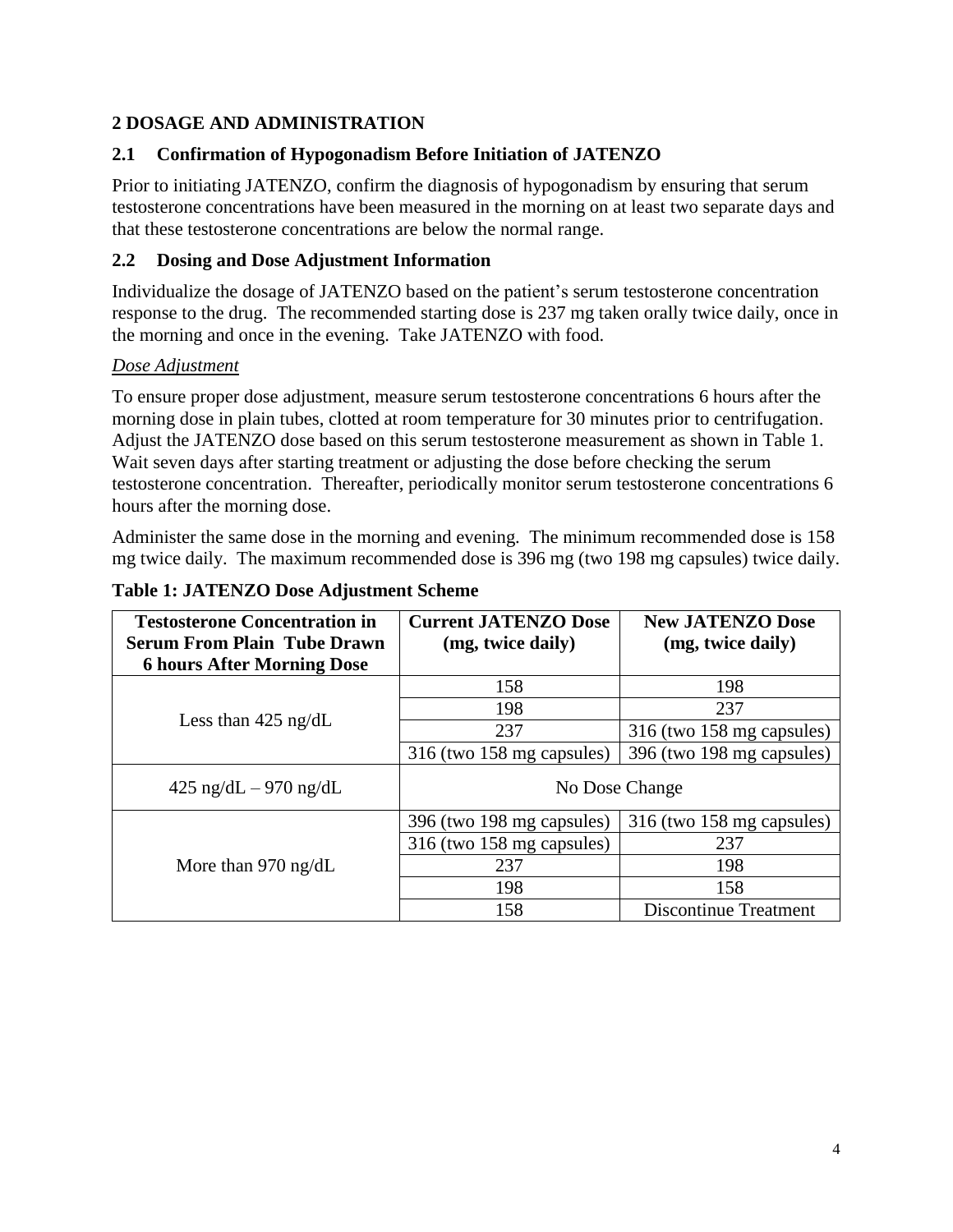# <span id="page-4-0"></span>**3 DOSAGE FORMS AND STRENGTHS**

JATENZO capsules for oral use are available in three strengths:

- The 158 mg testosterone undecanoate capsules are opaque red and imprinted with "158" in white ink.
- The 198 mg testosterone undecanoate capsules are opaque white and imprinted with "198" in red ink.
- The 237 mg testosterone undecanoate capsules are opaque orange and imprinted with "237" in white ink.

# **4 CONTRAINDICATIONS**

JATENZO is contraindicated in:

- Men with carcinoma of the breast or known or suspected carcinoma of the prostate [*see [Warnings and Precautions \(5.4\)](#page-5-0)*].
- Women who are pregnant. Testosterone can cause virilization of the female fetus when administered to a pregnant woman [*see [Use in Specific Populations \(8.1\)](#page-9-0)*].
- Men with known hypersensitivity to JATENZO or any of its ingredients [*see [Description](#page-12-0)  [\(11\)](#page-12-0)*].
- Men with hypogonadal conditions, such as "age-related hypogonadism", that are not associated with structural or genetic etiologies. The efficacy of JATENZO has not been established for these conditions, and JATENZO can increase BP which can increase the risk of MACE *[see Boxed Warning and Warning and Precautions (5.1)].*

# **5 WARNINGS AND PRECAUTIONS**

# **5.1 Increase in Blood Pressure**

In a clinical trial, JATENZO increased systolic BP during 4 months of treatment by an average of 4.9 mmHg based on ambulatory blood pressure monitoring (ABPM) and by an average of 2.8 mmHg from baseline based on blood pressure cuff measurements *[see [Adverse Reactions \(6.1\)\]](#page-7-0)*. Average blood pressures had not plateaued at the end of the trial. Seven percent of JATENZOtreated patients were started on antihypertensive medications or required intensification of their antihypertensive medication regimen during the 4-month trial.

These BP increases can increase the risk of MACE, with greater risk in patients with established cardiovascular disease or risk factors for cardiovascular disease *[see [Boxed Warning\]](#page-2-0)*.

In some patients, the increase in BP with JATENZO may be too small to detect, but can still increase the risk for MACE.

Before initiating JATENZO, consider the patient's baseline cardiovascular risk and ensure blood pressure is adequately controlled. Check BP approximately 3 weeks after initiating JATENZO or increasing the dose and periodically thereafter. Treat new-onset hypertension or exacerbations of pre-existing hypertension. Re-evaluate whether the benefits of continued treatment with JATENZO outweigh its risks in patients who develop cardiovascular risk factors or cardiovascular disease.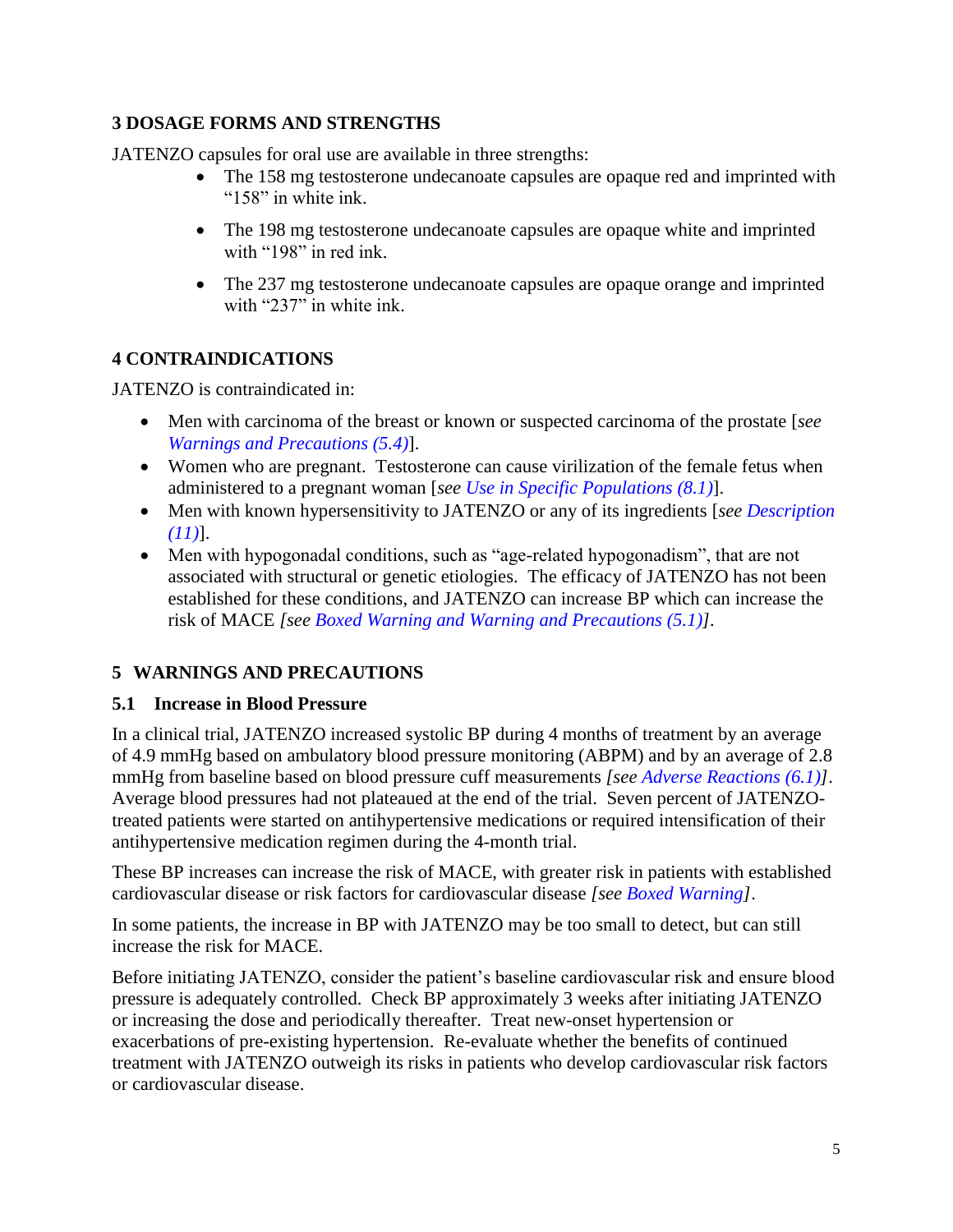<span id="page-5-0"></span>JATENZO is contraindicated in men with hypogonadal conditions such as "age-related hypogonadism," because the efficacy of JATENZO has not been established for these conditions and the increases in BP can increase the risk of MACE [*see [Contraindications \(4\)](#page-4-0)*].

# **5.2 Polycythemia**

Increases in hematocrit reflective of increases in red blood cell mass, may require lowering the dose or discontinuation of JATENZO. Check that hematocrit is not elevated prior to initiating JATENZO. Evaluate hematocrit approximately every 3 months while the patient is on JATENZO. If hematocrit becomes elevated, stop JATENZO until the hematocrit decreases to an acceptable concentration. If JATENZO is restarted and again causes hematocrit to become elevated, stop JATENZO permanently. An increase in red blood cell mass may increase the risk of thromboembolic events [*see Warnings and Precautions (5.5)*].

# **5.3 Cardiovascular Risk**

Long term clinical safety trials have not been conducted to assess the cardiovascular outcomes of testosterone replacement therapy in men. To date, epidemiologic studies and randomized controlled trials have been inconclusive for determining the risk of MACE, such as non-fatal myocardial infarction, non-fatal stroke, and cardiovascular death, with the use of testosterone compared to non-use. Some studies, but not all, have reported an increased risk of MACE in association with use of testosterone replacement therapy in men.

JATENZO can cause BP increases that can increase the risk of MACE *[see [Boxed Warning](#page-2-0) and [Warnings and Precautions](#page-4-0)* (5.1)]. Patients should be informed of this possible risk when deciding whether to use or to continue to use JATENZO.

# **5.4 Worsening of Benign Prostatic Hyperplasia (BPH) and Potential Risk of Prostate Cancer**

Patients with BPH treated with androgens are at an increased risk for worsening of signs and symptoms of BPH. Monitor patients with BPH for worsening signs and symptoms.

Patients treated with androgens may be at increased risk for prostate cancer. Evaluate patients for prostate cancer prior to initiating and during treatment with androgens [*see [Contraindications](#page-4-0)  [\(4\)](#page-4-0)*].

# **5.5 Venous Thromboembolism**

There have been postmarketing reports of venous thromboembolic events, including deep vein thrombosis (DVT) and pulmonary embolism (PE), in patients using testosterone replacement products such as JATENZO. Evaluate patients who report symptoms of pain, edema, warmth and erythema in the lower extremity for DVT and those who present with acute shortness of breath for PE. If a venous thromboembolic event is suspected, discontinue treatment with JATENZO and initiate appropriate workup and management [*see [Adverse Reactions \(6.2\)](#page-9-0)*].

# **5.6 Abuse of Testosterone and Monitoring of Testosterone Concentrations**

Testosterone has been subject to abuse, typically at doses higher than recommended for the approved indication and in combination with other anabolic androgenic steroids. Anabolic androgenic steroid abuse can lead to serious cardiovascular and psychiatric adverse reactions [*see [Drug Abuse and Dependence \(9\)](#page-11-0)*].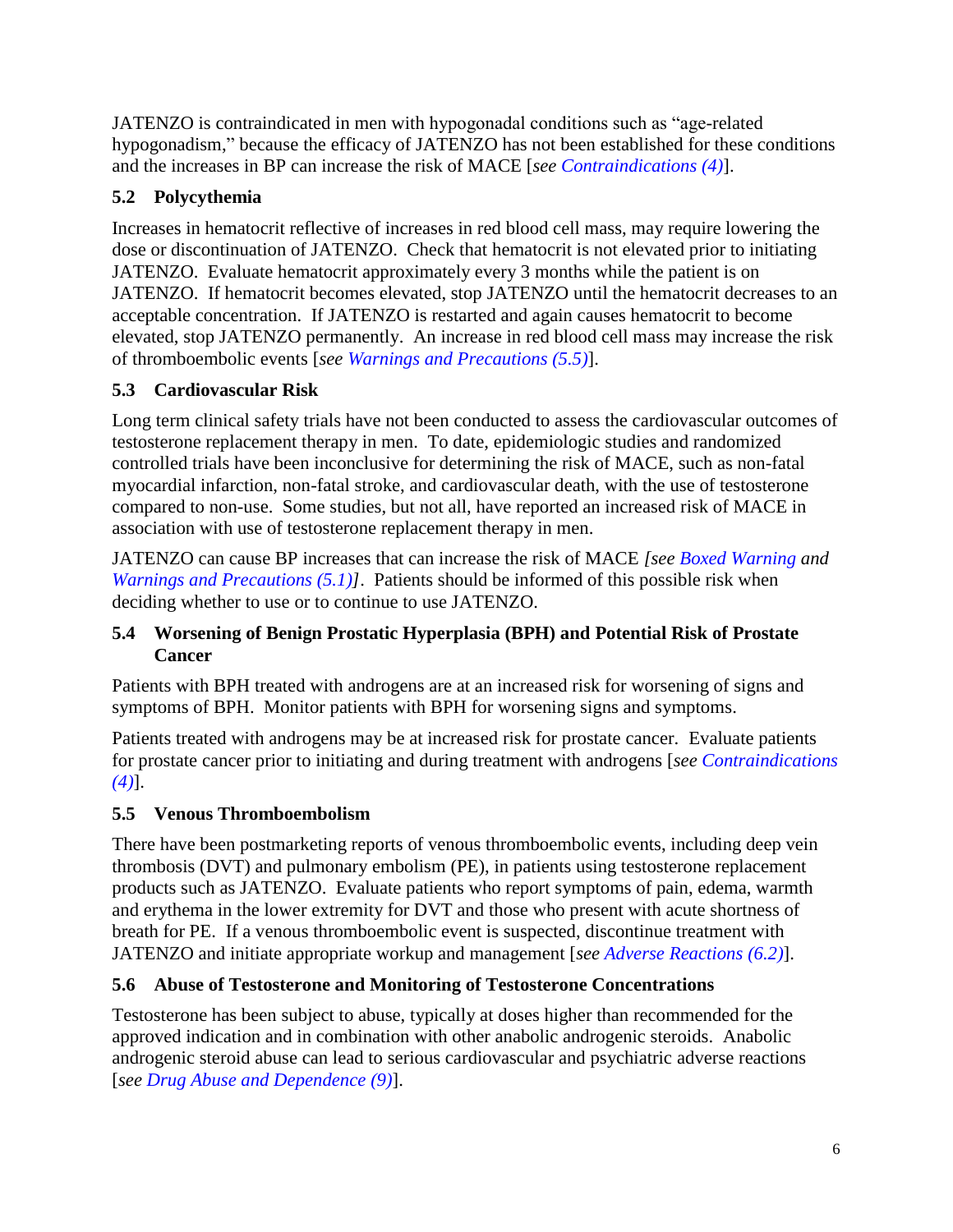<span id="page-6-0"></span>If testosterone abuse is suspected, check testosterone concentrations to ensure they are within therapeutic range [see *[Dose and Administration \(2\)](#page-3-0)*]. However, testosterone levels may be in the normal or subnormal range in men abusing synthetic testosterone derivatives. Counsel patients concerning the serious adverse reactions associated with abuse of testosterone and anabolic androgenic steroids. Conversely, consider the possibility of testosterone and anabolic androgenic steroid abuse in suspected patients who present with serious cardiovascular or psychiatric adverse events.

# **5.7 Not for Use in Women**

Due to lack of controlled studies in women and potential virilizing effects, JATENZO is not indicated for use in women [*see [Contraindications \(4\)](#page-4-0)* and *[Use in Specific Populations \(8.1,](#page-9-0) [8.2\)](#page-10-0)*]*.*

# **5.8 Potential for Adverse Effects on Spermatogenesis**

With large doses of exogenous androgens, including JATENZO, spermatogenesis may be suppressed through feedback inhibition of pituitary FSH possibly leading to adverse effects on semen parameters including sperm count [*see [Use in Specific Populations \(8.3\)](#page-10-0)*]. Patients should be informed of this possible risk when deciding whether to use or to continue to use JATENZO.

# **5.9 Hepatic Adverse Effects**

Prolonged use of high doses of orally active 17-alpha-alkyl androgens (e.g., methyltestosterone) has been associated with serious hepatic adverse effects (peliosis hepatis, hepatic neoplasms, cholestatic hepatitis, and jaundice). Peliosis hepatis can be a life-threatening or fatal complication. Long-term therapy with intramuscular testosterone enanthate has produced multiple hepatic adenomas. JATENZO is not known to cause these adverse effects. Nonetheless, patients should be instructed to report any signs or symptoms of hepatic dysfunction (e.g. jaundice). If these occur, promptly discontinue JATENZO while the cause is evaluated.

# **5.10 Edema**

Androgens, including JATENZO, may promote retention of sodium and water. Edema, with or without congestive heart failure, may be a serious complication in patients with pre-existing cardiac, renal, or hepatic disease. In addition to discontinuation of the drug, diuretic therapy may be required.

# **5.11 Gynecomastia**

Gynecomastia may develop and persist in patients being treated for hypogonadism.

# **5.12 Sleep Apnea**

The treatment of hypogonadal men with testosterone may potentiate sleep apnea in some patients, especially those with risk factors such as obesity or chronic lung disease.

# **5.13 Lipids**

Changes in the serum lipid profile may require dose adjustment of lipid lowering drugs or discontinuation of testosterone therapy*.* Monitor the lipid profile periodically, particularly after starting testosterone therapy.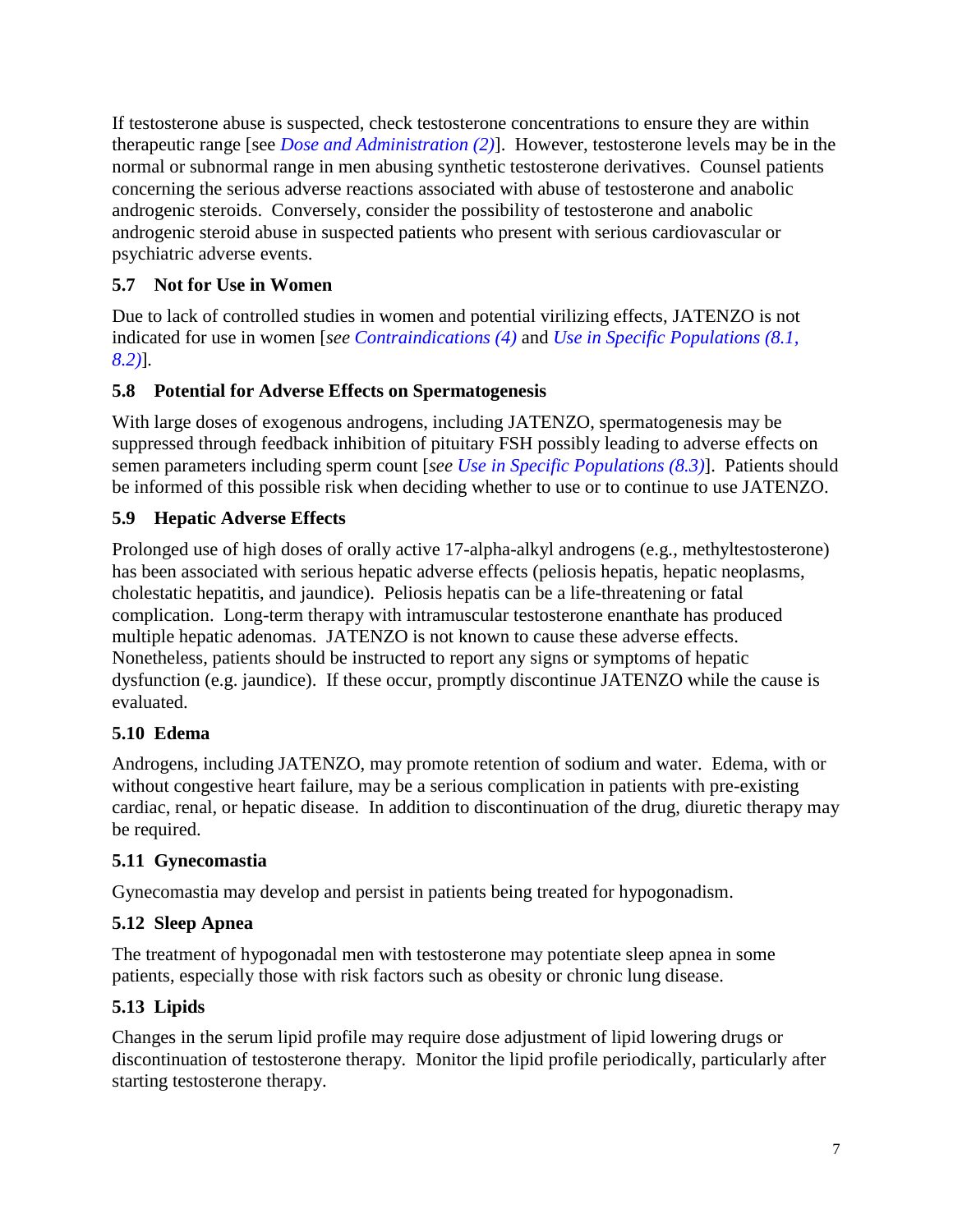# <span id="page-7-0"></span>**5.14 Hypercalcemia**

Androgens, including JATENZO, should be used with caution in cancer patients at risk of hypercalcemia (and associated hypercalciuria). Monitor serum calcium concentrations regularly during treatment with JATENZO in these patients.

# **5.15 Decreased Thyroxine-binding Globulin**

Androgens, including JATENZO, may decrease concentrations of thyroxin-binding globulin, resulting in decreased total T4 serum concentrations and increased resin uptake of T3 and T4. Free thyroid hormone concentrations remain unchanged, however, and there is no clinical evidence of thyroid dysfunction.

# **5.16 Risk of Depression and Suicide**

Depression and suicidal ideation has been reported in patients treated with JATENZO in clinical trials. Advise patients and caregivers to seek medical attention for manifestations of new onset or worsening depression, suicidal ideation or behavior, anxiety, or other mood changes [*see Adverse Events (6.1)*].

# **6 ADVERSE REACTIONS**

# **6.1 Clinical Trial Experience**

Because clinical trials are conducted under widely varying conditions, adverse reaction rates observed in the clinical trials of a drug cannot be directly compared to rates in the clinical trials of another drug and may not reflect the rates observed in practice.

The safety of JATENZO was evaluated in a randomized, controlled clinical study with 166 patients treated with JATENZO twice daily with morning and evening meals for approximately 4 months. All patients were started on 237 mg twice daily, then the dose was titrated to 158 mg, 198 mg, 316 mg, or 396 mg twice daily to achieve testosterone concentrations in the eugonadal range.

Table 2 summarizes adverse reactions ( $\geq$ 2%) reported in this 4-month study.

### **Table 2: Number (%) of Patients with Adverse Reactions ≥ 2% in a 4-Month Study with JATENZO**

|                                    | Overall $(N = 166)$ |
|------------------------------------|---------------------|
| <b>Preferred Term</b>              | $\mathbf{n}(\%)$    |
| Headache                           | 8(4.8)              |
| Hematocrit increased               | 8(4.8)              |
| Hypertension                       | 6(3.6)              |
| High-density lipoprotein decreased | 5(3.0)              |
| Nausea                             | 4 (2.4)             |

Among the 569 patients who received JATENZO in all Phase 2 and 3 trials combined, the following adverse reactions were reported in >2% of patients: polycythemia, diarrhea, dyspepsia, eructation, peripheral edema, nausea, increased hematocrit, headache, prostatomegaly, and hypertension.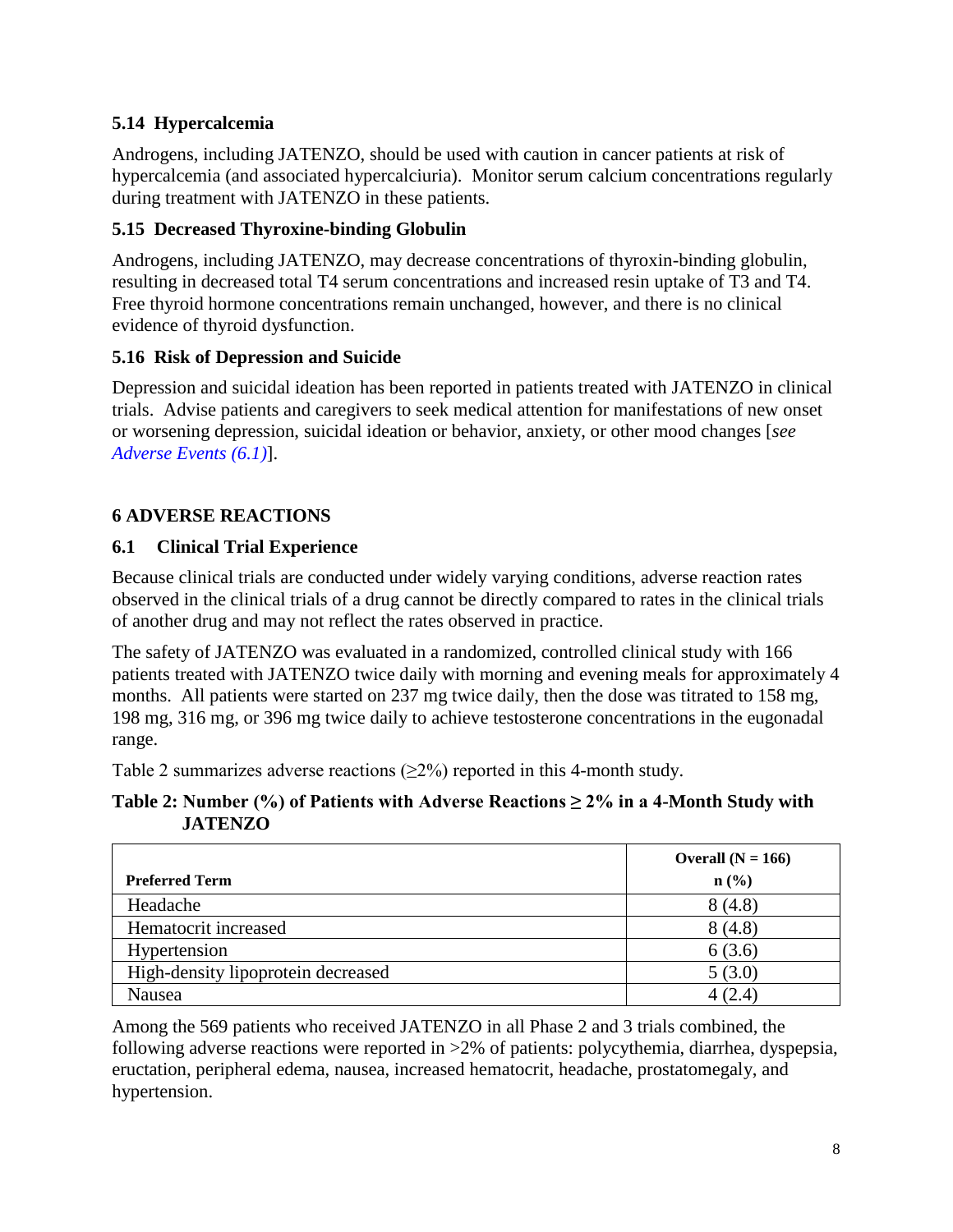Three of the 166 patients (1.8%) in the 4-month study experienced adverse reactions that led to premature discontinuation from the study, including rash (n=1) and headache (n=2).

# *BP Increases*

In the 4-month clinical study, 24-hour ABPM was conducted on 166 patients. ABPM was conducted at baseline and at Day 139 of JATENZO therapy. A total of 135 patients had acceptable ABPM recordings at both time periods. In that group, the mean change in 24-hour systolic BP and diastolic BP from baseline to final on-treatment visit on Day 139 (n=135) was 4.9 mmHg (95% CI 3.5, 6.4) and 2.5 mmHg (95% CI 1.5, 3.6), respectively.

The ABPM systolic and diastolic increases were larger in patients with a history of hypertension who were being treated with antihypertensive therapy (5.4 mmHg [95% CI 3.3, 7.6] and 3.2 mmHg [95% CI 1.7, 4.7], respectively [n=67]) compared to patients with no history of hypertension at baseline (4.4 mmHg [95% CI 2.3, 6.4] and 1.8 mmHg [95% CI 0.2, 3.3], respectively [n=63]).

The BP measured in a clinic setting using BP cuff measurements rose during the course of treatment with a mean systolic increase of 2.8 mmHg (95% CI 1.0, 4.6) and a mean diastolic increase of 0.6 mmHg (95% CI -0.7, 1.9) at the final on-treatment visit (Day 139).

Twelve (7.2%) patients on JATENZO started antihypertensive or had their antihypertensive regimen increased during the course of the study. A total of 6 patients were reported to have an adverse reaction of hypertension (2 patients with hypertension and 4 patients with worsening hypertension), and 3 were reported to have an adverse reaction of increased blood pressure.

# *HR Increases*

JATENZO increased mean heart rate by an average of 2.2 beats per minute (bpm) [95% CI (1.0, 3.3), N=135] during the study. Patients without a history of hypertension had a greater average increase in mean heart rate  $(2.7 \text{ bpm} [95\% \text{ CI} (0.8, 4.6), \text{N=63}])$  compared to patients with treated hypertension (1.9 bpm [95% CI (0.3, 3.5), N=67)]).

# *Increases in Hematocrit*

Increases in hematocrit were reported in 8 of the 166 (4.8%) patients, which occurred in the second half of the study. None of these increases led to premature discontinuation of JATENZO.

# *Headaches*

Headaches were reported in 8 of the 166 patients (4.8%) of which three required treatment with analgesics or non-steroidal anti-inflammatory drugs and 2 led to premature discontinuation from the study. Five of these 8 patients had headache events that resolved within 1 to 2 days.

# *Depression and suicidal ideation*

Two of the 166 patients  $(1.2\%)$  reported either worsening depression  $(n=1)$  or new-onset depression  $(n=1)$ . One of the 569 patients  $(0.2\%)$  in clinical trials had suicidal ideation. Each patient completed the study.

# *Increases in Serum PSA*

The mean increase from baseline in PSA was  $0.2$  ng/mL (n=161). Increases in serum PSA concentrations, defined as an increase from baseline of at least 1.4 ng/mL or PSA greater than 4 ng/mL, occurred in 3 (1.9%) of the patients at the final visit.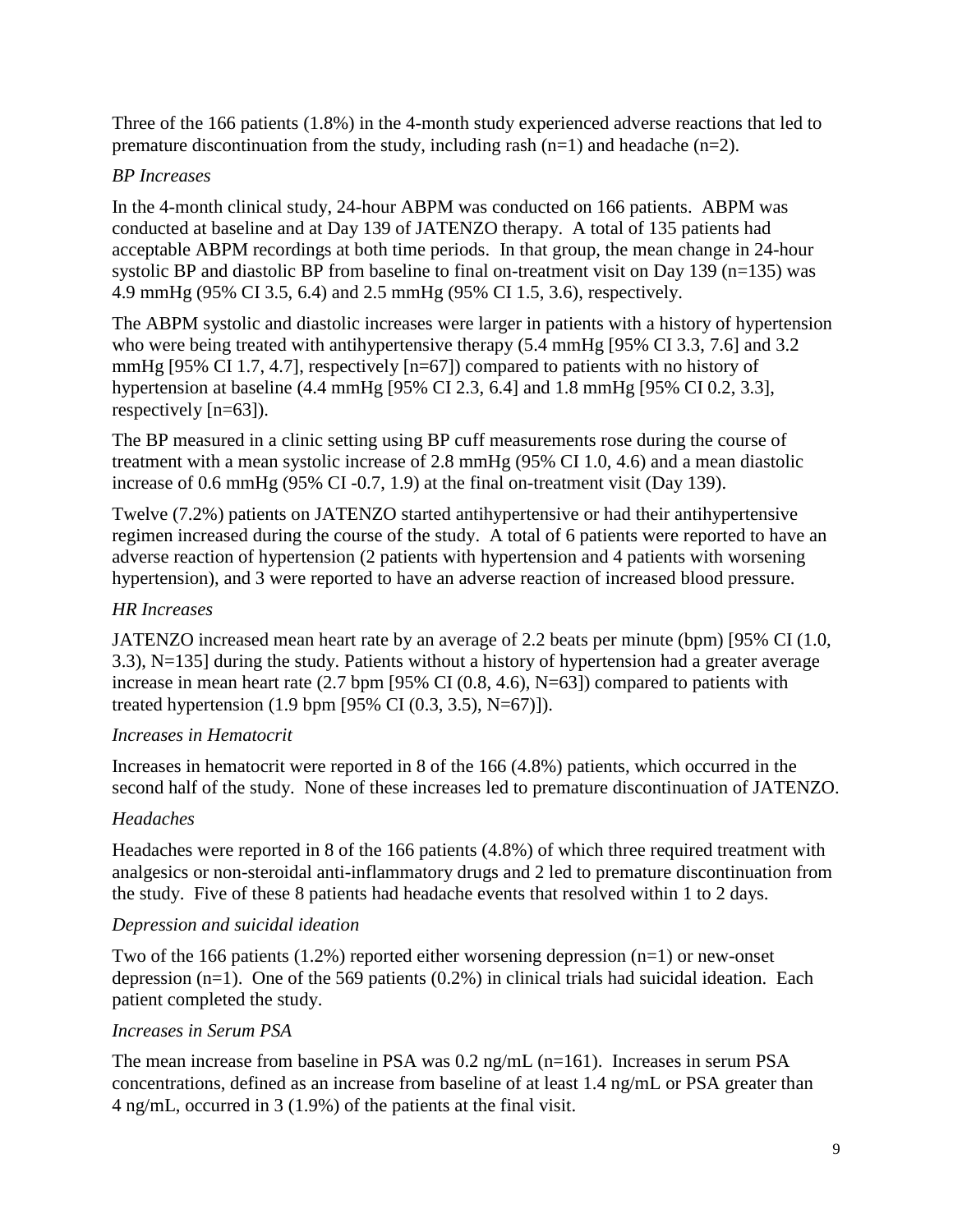## <span id="page-9-0"></span>**6.2 Postmarketing Experience**

The following adverse reactions have been identified during post-approval use of testosterone. Because these reactions are reported voluntarily from a population of uncertain size, it is not always possible to reliably estimate their frequency or establish a causal relationship to drug exposure.

**Cardiovascular Disorders**: myocardial infarction, stroke [*see [Warnings and Precautions \(5.3\)](#page-5-0)*]

**Vascular Disorders**: Venous thromboembolism [*see [Warnings and Precautions \(5.5\)](#page-5-0)*]

# **7 DRUG INTERACTIONS**

## **7.1 Insulin**

Changes in insulin sensitivity or glycemic control may occur in patients treated with androgens. In diabetic patients, the metabolic effects of androgens may decrease blood glucose and, therefore, may necessitate a decrease in the dose of anti-diabetic medication.

## **7.2 Oral Vitamin K Antagonist Anticoagulants**

Changes in anticoagulant activity may be seen with androgens; therefore, more frequent monitoring of international normalized ratio (INR) and prothrombin time are recommended in patients taking warfarin, especially at the initiation and termination of androgen therapy.

## **7.3 Corticosteroids**

The concurrent use of testosterone with corticosteroids may result in increased fluid retention and requires careful monitoring particularly in patients with cardiac, renal or hepatic disease.

# **7.4 Medications that May Also Increase Blood Pressure**

Some prescription medications and nonprescription analgesic and cold medications contain drugs known to increase blood pressure. Concomitant administration of these medications with JATENZO may lead to additional increases in blood pressure *[see [Boxed Warning](#page-2-0) and [Warnings](#page-4-0)  [and Precautions \(5.1\)](#page-4-0)].*

# **8 USE IN SPECIFIC POPULATIONS**

# **8.1 Pregnancy**

# *Risk Summary*

JATENZO is contraindicated in pregnant women. Testosterone is teratogenic and may cause fetal harm based on data from animal studies and its mechanism of action *[see [Contraindications](#page-4-0)  [\(4\)](#page-4-0) and [Clinical Pharmacology \(12.1\)\]](#page-13-0)*. Exposure of a female fetus to androgens may result in varying degrees of virilization. In animal developmental studies, exposure to testosterone in utero resulted in hormonal and behavioral changes in offspring and structural impairments of reproductive tissues in female and male offspring. These studies did not meet current standards for nonclinical development toxicity studies.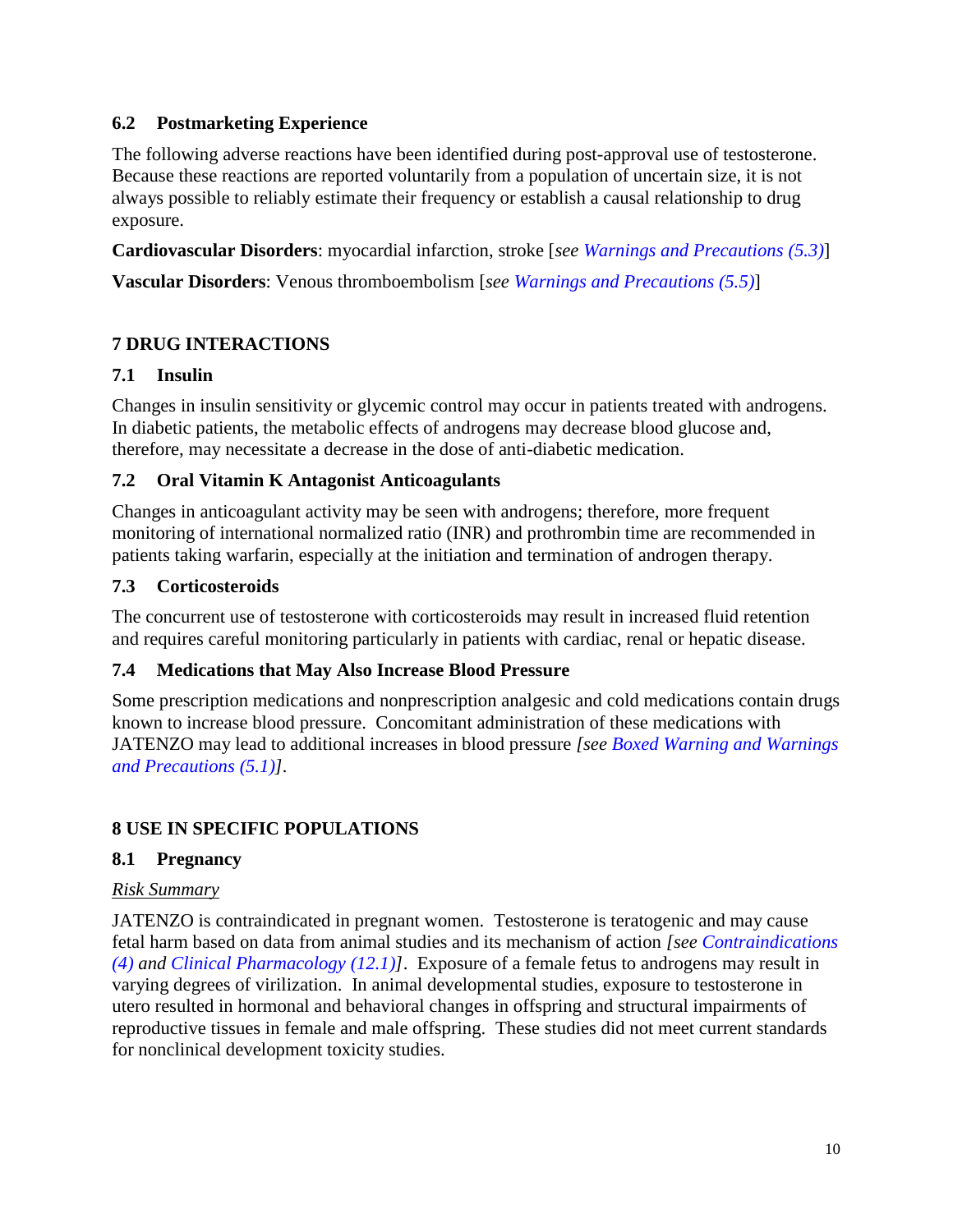### <span id="page-10-0"></span>Data

### *Animal Data*

In developmental studies conducted in rats, rabbits, pigs, sheep and rhesus monkeys, pregnant animals received intramuscular injection of testosterone during the period of organogenesis. Testosterone treatment at doses that were comparable to those used for testosterone replacement therapy resulted in structural impairments in both female and male offspring. Structural impairments observed in females included increased anogenital distance, phallus development, empty scrotum, no external vagina, intrauterine growth retardation, reduced ovarian reserve, and increased ovarian follicular recruitment. Structural impairments seen in male offspring included increased testicular weight, larger seminal tubular lumen diameter, and higher frequency of occluded tubule lumen. Increased pituitary weight was seen in both sexes.

Testosterone exposure in utero also resulted in hormonal and behavioral changes in offspring. Hypertension was observed in pregnant female rats and their offspring exposed to doses approximately twice those used for testosterone replacement therapy.

# **8.2 Lactation**

## *Risk Summary*

JATENZO is not indicated for use in women.

# **8.3 Females and Males of Reproductive Potential**

**Infertility** 

During treatment with large doses of exogenous androgens, including JATENZO, spermatogenesis may be suppressed through feedback inhibition of the hypothalamic-pituitarytesticular axis *[see [Warnings and Precautions \(5.8\)](#page-6-0)]*, possibly leading to adverse effects on semen parameters including sperm count. Reduced fertility is observed in some men taking testosterone replacement therapy. Testicular atrophy, subfertility, and infertility have also been reported in men who abuse anabolic androgenic steroids *[see [Drug Abuse and Dependence](#page-11-0)  [\(9.2\)\]](#page-11-0)*. With either type of use, the impact on fertility may be irreversible.

# **8.4 Pediatric Use**

The safety and efficacy of JATENZO in pediatric patients less than 18 years old have not been established. Improper use may result in acceleration of bone age and premature closure of epiphyses.

# **8.5 Geriatric Use**

There have not been sufficient numbers of geriatric patients involved in controlled clinical studies utilizing JATENZO to determine whether efficacy or safety in those over 65 years of age differs from younger subjects. No patients over 65 years of age were enrolled in the 4-month efficacy and safety clinical study utilizing JATENZO. Additionally, there is insufficient longterm safety data in geriatric patients utilizing JATENZO to assess the potentially increased risk of cardiovascular disease and prostate cancer.

Geriatric patients treated with androgens may also be at risk for worsening of signs and symptoms of BPH *[see Warnings and [Precautions \(5.4\)\]](#page-5-0).*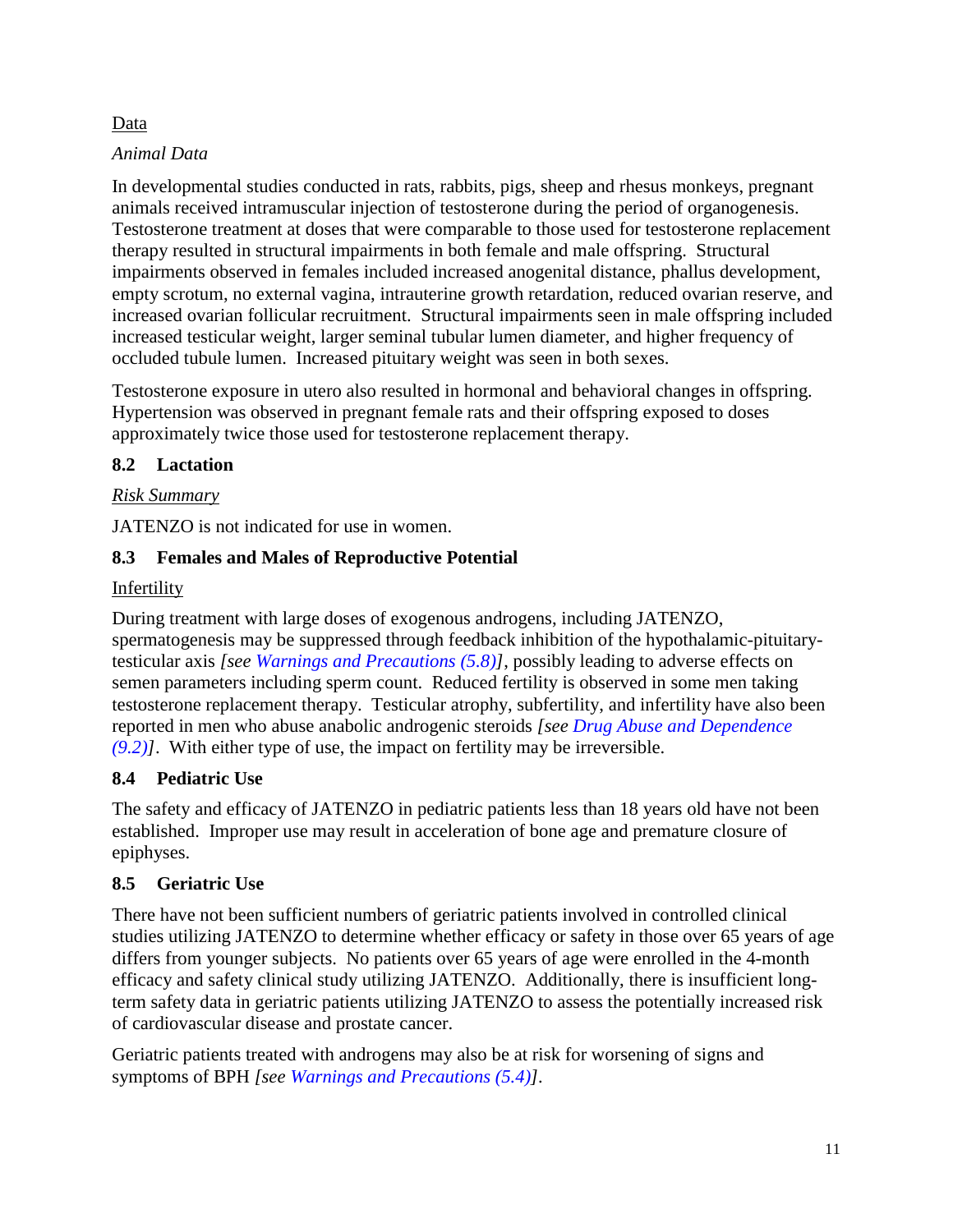## <span id="page-11-0"></span>**9 DRUG ABUSE AND DEPENDENCE**

### **9.1 Controlled Substance**

JATENZO contains testosterone undecanoate, which is a Schedule III controlled substance as defined under the Controlled Substances Act.

# **9.2 Abuse**

Drug abuse is intentional non-therapeutic use of a drug, even once, for its rewarding psychological and physiological effects. Abuse and misuse of testosterone are seen in male and female adults and adolescents. Testosterone, often in combination with other anabolic androgenic steroids (AAS), and not obtained by prescription through a pharmacy, may be abused by athletes and bodybuilders. There have been reports of misuse by men taking higher doses of legally obtained testosterone than prescribed and continuing testosterone despite adverse events or against medical advice.

# *Abuse-Related Adverse Reactions*

Serious adverse reactions have been reported in individuals who abuse anabolic androgenic steroids and include cardiac arrest, myocardial infarction, hypertrophic cardiomyopathy, congestive heart failure, cerebrovascular accident, hepatotoxicity, and serious psychiatric manifestations, including major depression, mania, paranoia, psychosis, delusions, hallucinations, hostility and aggression.

The following adverse reactions have also been reported in men: transient ischemic attacks, convulsions, hypomania, irritability, dyslipidemias, testicular atrophy, subfertility, and infertility.

The following additional adverse reactions have been reported in women: hirsutism, virilization, deepening of voice, clitoral enlargement, breast atrophy, male-pattern baldness, and menstrual irregularities.

The following adverse reactions have been reported in male and female adolescents: premature closure of bony epiphyses with termination of growth, and precocious puberty.

Because these reactions are reported voluntarily from a population of uncertain size and may include abuse of other agents, it is not always possible to reliably estimate their frequency or establish a causal relationship to drug exposure.

# **9.3 Dependence**

# *Behaviors Associated with Addiction*

Continued abuse of testosterone and other anabolic steroids, leading to addiction is characterized by the following behaviors:

- Taking greater dosages than prescribed
- Continued drug use despite medical and social problems due to drug use
- Spending significant time to obtain the drug when supplies of the drug are interrupted
- Giving a higher priority to drug use than other obligations
- Having difficulty in discontinuing the drug despite desires and attempts to do so
- Experiencing withdrawal symptoms upon abrupt discontinuation of use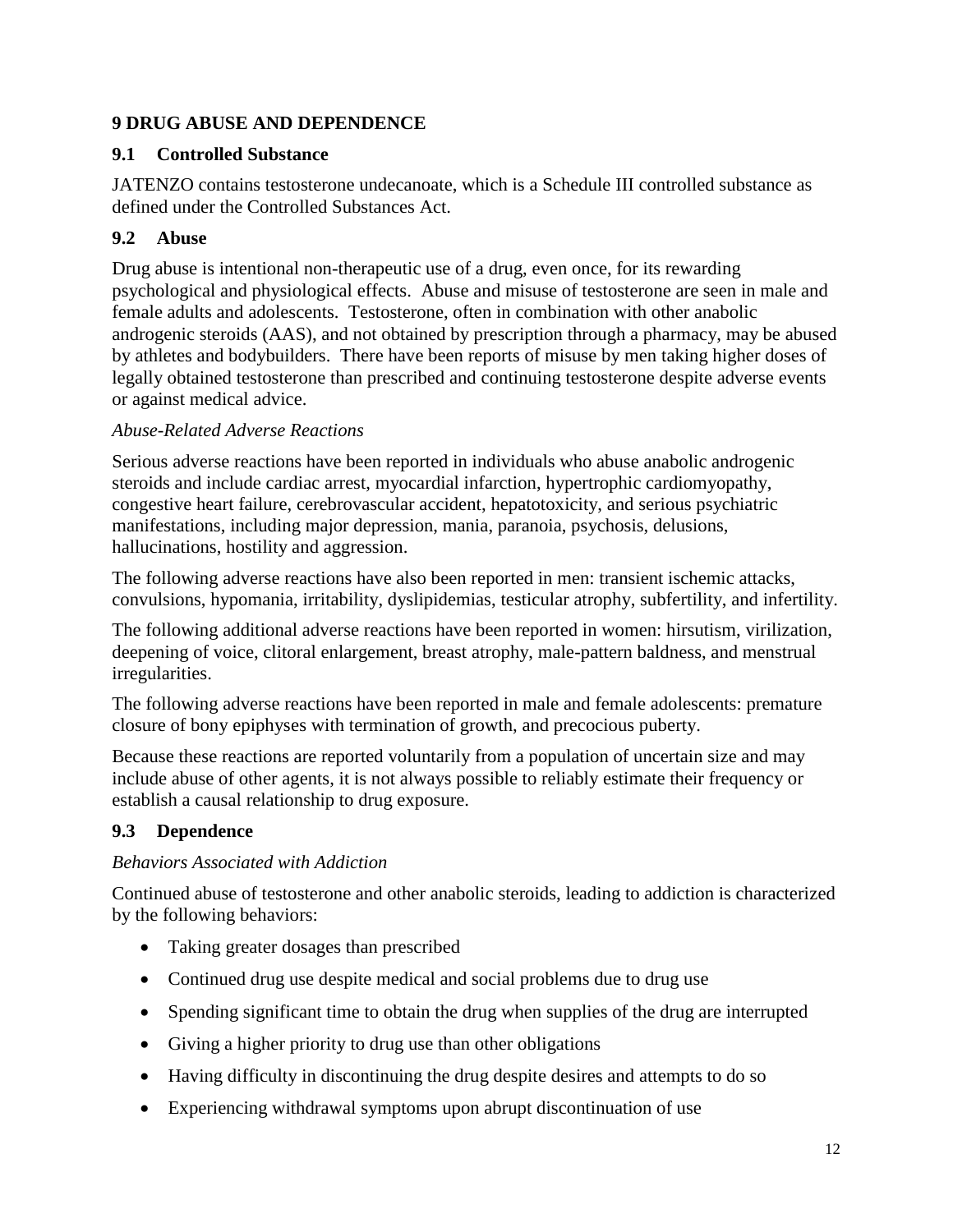<span id="page-12-0"></span>Physical dependence is characterized by withdrawal symptoms after abrupt drug discontinuation or a significant dose reduction of a drug. Individuals taking supratherapeutic doses of testosterone may experience withdrawal symptoms lasting for weeks or months which include depressed mood, major depression, fatigue, craving, restlessness, irritability, anorexia, insomnia, decreased libido and hypogonadotropic hypogonadism.

Drug dependence in individuals using approved doses of testosterone for approved indications has not been documented.

## **10 OVERDOSAGE**

There is a single report of acute overdosage with use of an approved injectable testosterone product: this subject had serum testosterone concentrations of up to 11,400 ng/dL which were implicated in a cerebrovascular accident.

One case of overdose with JATENZO was reported in clinical trials. This patient inadvertently took a higher dose than prescribed (474 mg twice daily, which is 20% higher than the maximum recommended dose). He did not report any adverse reactions associated with the overdose.

Treatment of overdosage consists of discontinuation of JATENZO and appropriate symptomatic and supportive care.

# **11 DESCRIPTION**

JATENZO for oral use is provided as a gelatin capsule containing testosterone undecanoate, a fatty-acid ester of testosterone. Testosterone undecanoate is a white to off-white yellow crystalline powder. Testosterone, an androgen, is formed by cleavage of the ester side chain of testosterone undecanoate.

Testosterone undecanoate is chemically described as 17β-hydroxyandrost-4-en-3-one undecanoate. It has the empirical formula of  $C_{30}H_{48}O_3$  and the molecular weight of 456.7. The structural formula for testosterone undecanoate is presented in Figure 1.

### **Figure 1: Testosterone Undecanoate**



JATENZO capsules are available in three strengths of 158 mg, 198 mg, and 237 mg.

The 158 mg strength is an opaque red capsule that contains 158 mg of testosterone undecanoate and is imprinted with "158" in white ink. The 198 mg strength is an opaque white capsule that contains 198 mg of testosterone undecanoate and is imprinted with "198" in red ink. The 237 mg strength is an opaque orange capsule that contains 237 mg of testosterone undecanoate and is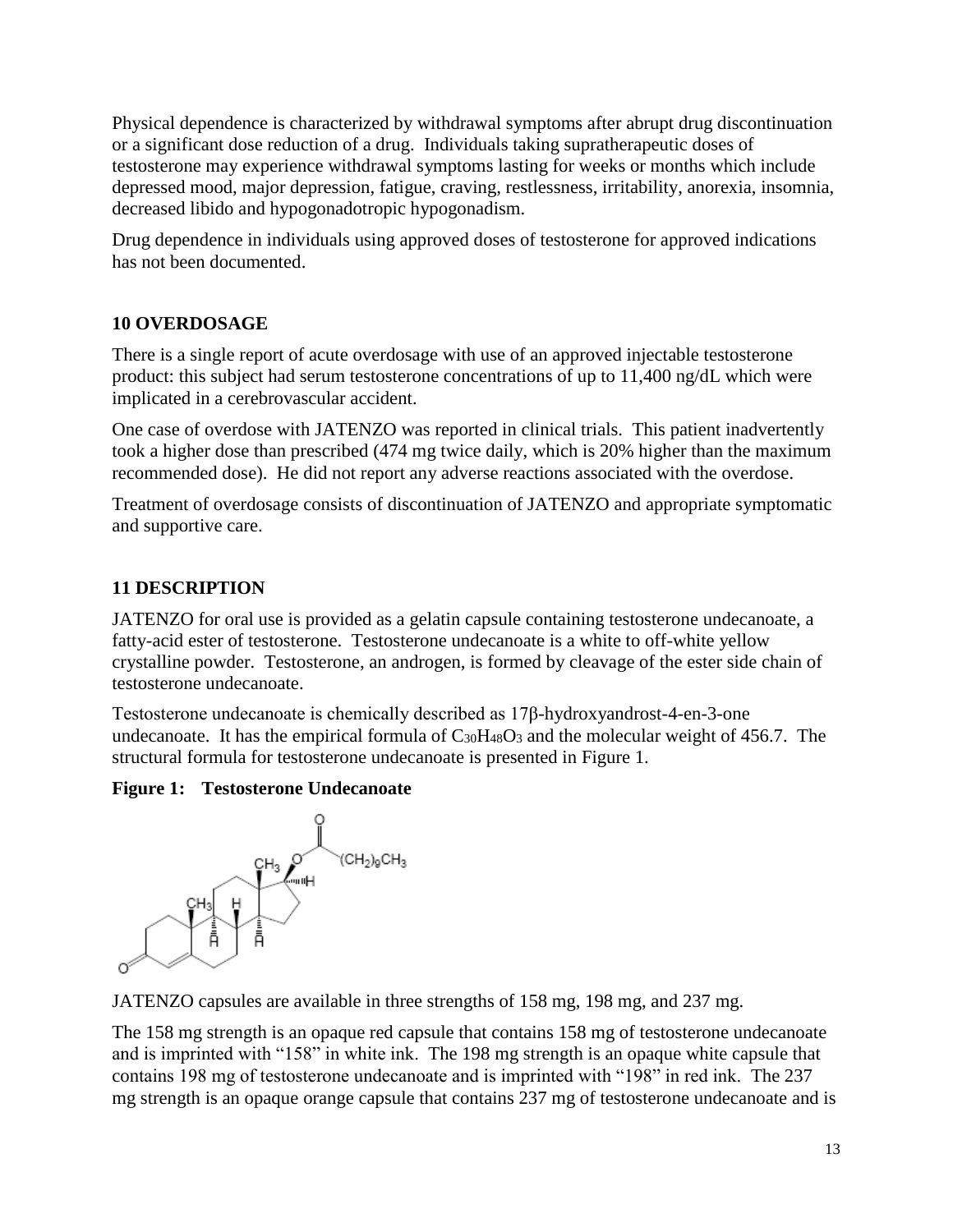<span id="page-13-0"></span>imprinted with "237" in white ink. All capsule strengths also contain oleic acid, polyoxyl 40 hydrogenated castor oil (Cremophor RH 40), borage seed oil, peppermint oil, and butylated hydroxytoluene as inactive ingredients.

Gelatin capsule shells are composed of the following inactive ingredients: Gelatin, sorbitol, glycerin, purified water, iron oxide red, FD&C Yellow #6, and titanium dioxide.

# **12 CLINICAL PHARMACOLOGY**

# **12.1 Mechanism of Action**

Endogenous androgens, including testosterone and dihydrotestosterone (DHT), are responsible for the normal growth and development of the male sex organs and for maintenance of secondary sex characteristics. These effects include the growth and maturation of prostate, seminal vesicles, penis and scrotum; the development of male hair distribution, such as facial, pubic, chest and axillary hair; laryngeal enlargement, vocal cord thickening, alterations in body musculature and fat distribution.

Male hypogonadism, a clinical syndrome resulting from insufficient secretion of testosterone, has two main etiologies. Primary hypogonadism is caused by defects of the gonads, such as Klinefelter syndrome or Leydig cell aplasia, whereas secondary hypogonadism (also known as hypogonadotropic hypogonadism) is the failure of the hypothalamus (or pituitary) to produce sufficient gonadotropins (FSH, LH).

# **12.2 Pharmacodynamics**

No specific pharmacodynamic studies were conducted using JATENZO.

# **12.3 Pharmacokinetics**

# *Absorption*

JATENZO delivers physiologic amounts of testosterone, producing testosterone concentrations that approximate normal concentrations seen in healthy men.

JATENZO was taken orally at a starting dose of 237 mg twice per day with meals in a multicenter, open-label, randomized, 2-arm, active-controlled trial in hypogonadal males. The dose was adjusted, as needed, on Days 14 and 56 between a minimum of 158 mg twice per day and a maximum of 396 mg twice per day based on the average plasma testosterone concentration obtained over 24 hours after the morning dose. The average daily NaF-EDTA plasma testosterone concentration was  $403 (\pm 128)$  ng/dL at the end of treatment, where the normal eugonadal range in NaF-EDTA plasma was 252-907 ng/dL in this study. Note that the titration scheme for use in clinical practice is based on serum total testosterone [*see [Dosage and](#page-3-0)  [Administration](#page-3-0) (2.2)*].

[Table 3](#page-14-0) summarizes the pharmacokinetic (PK) parameters for plasma total testosterone in patients completing at least 105 days of JATENZO treatment administered twice daily.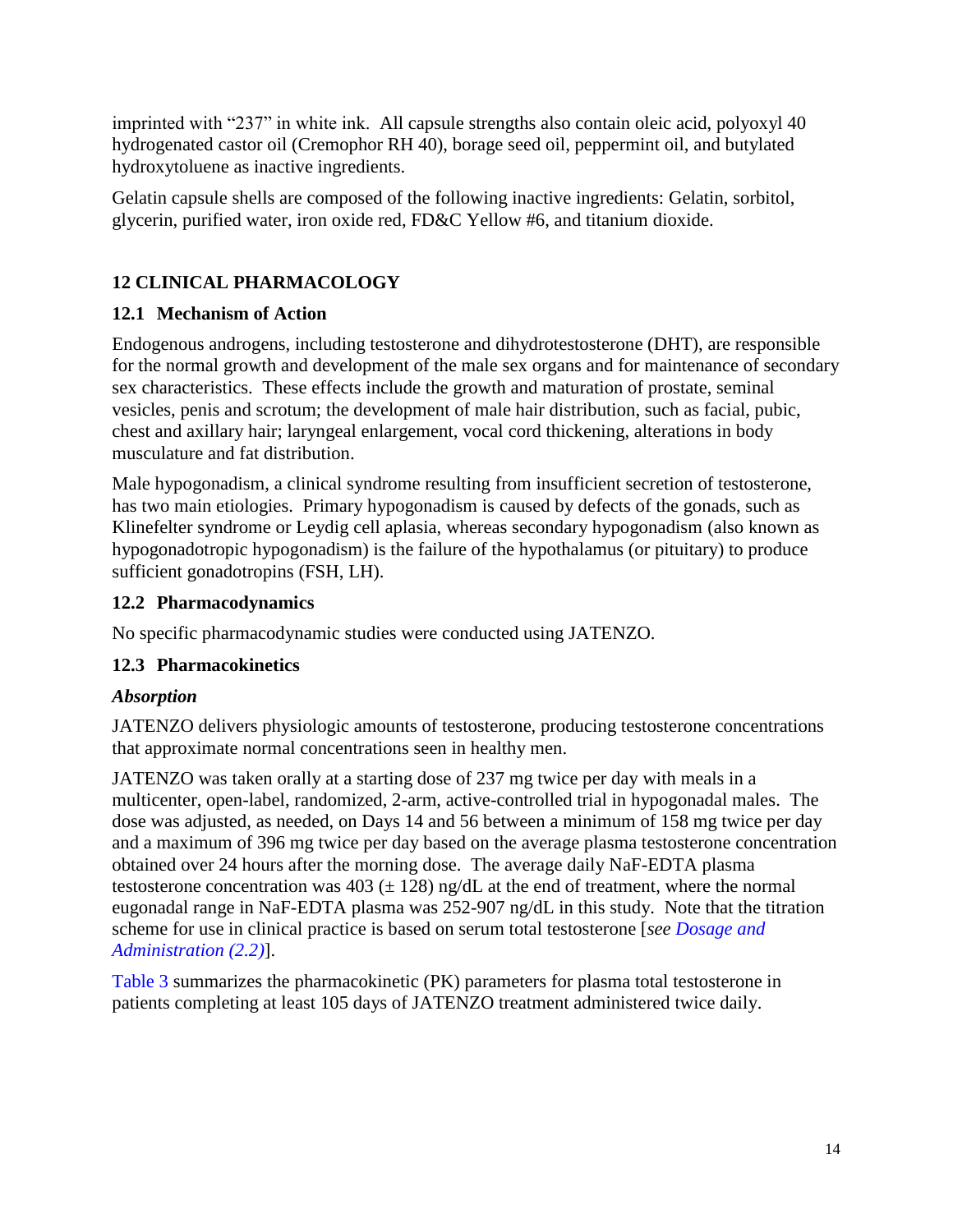| PK.                      |           | <b>All Doses</b> |
|--------------------------|-----------|------------------|
| <b>Parameter</b>         |           | $(N=151)$        |
| $C_{avg}$ (ng/dL)        | Mean      | 403              |
|                          | <b>SD</b> | 128              |
| $C_{\text{max}}$ (ng/dL) | Mean      | 1008             |
|                          |           | 581              |

<span id="page-14-0"></span>**Table 3: NaF-EDTA Plasma Testosterone Cavg and Cmax at Final PK Visit**

 $PK = pharmacokinetic$ ;  $C_{avg} = 24$ -hour average concentration;  $C_{max} = maximum$  concentration Figure 2 summarizes the mean plasma total testosterone profile for the patients at the final PK visit.

### **Figure 2: Mean (±SEM) Concentration-Time Profile for NaF-EDTA Plasma Total Testosterone in JATENZO Treated Subjects at Final PK Visit**



 $SEM = standard error of the mean; T = testosterone$ 

When JATENZO was dosed with different breakfasts containing various amounts of fat, the bioavailability with the 30 g fat, 45 g fat, and high-calorie high-fat breakfasts was comparable, but there was a food effect with the 15 g fat breakfast compared to the 30 g fat breakfast. The 15 g fat breakfast had a 25% decrease in testosterone exposure compared to the 30 g fat breakfast.

### *Distribution*

Circulating testosterone is primarily bound in serum to sex hormone-binding globulin (SHBG) and albumin. Approximately 40% of testosterone in plasma is bound to SHBG, 2% remains unbound (free) and the rest is loosely bound to albumin and other proteins.

### *Metabolism*

The androgenic activity of testosterone undecanoate occurs after the ester bond linking the testosterone to the undecanoic acid is cleaved by endogenous non-specific esterases. Undecanoic acid is metabolized like all fatty acids via the beta-oxidation pathway.

Testosterone is metabolized to various 17-keto steroids through two different pathways. The major active metabolites of testosterone are dihydrotestosterone (DHT) and estradiol.

# *Excretion*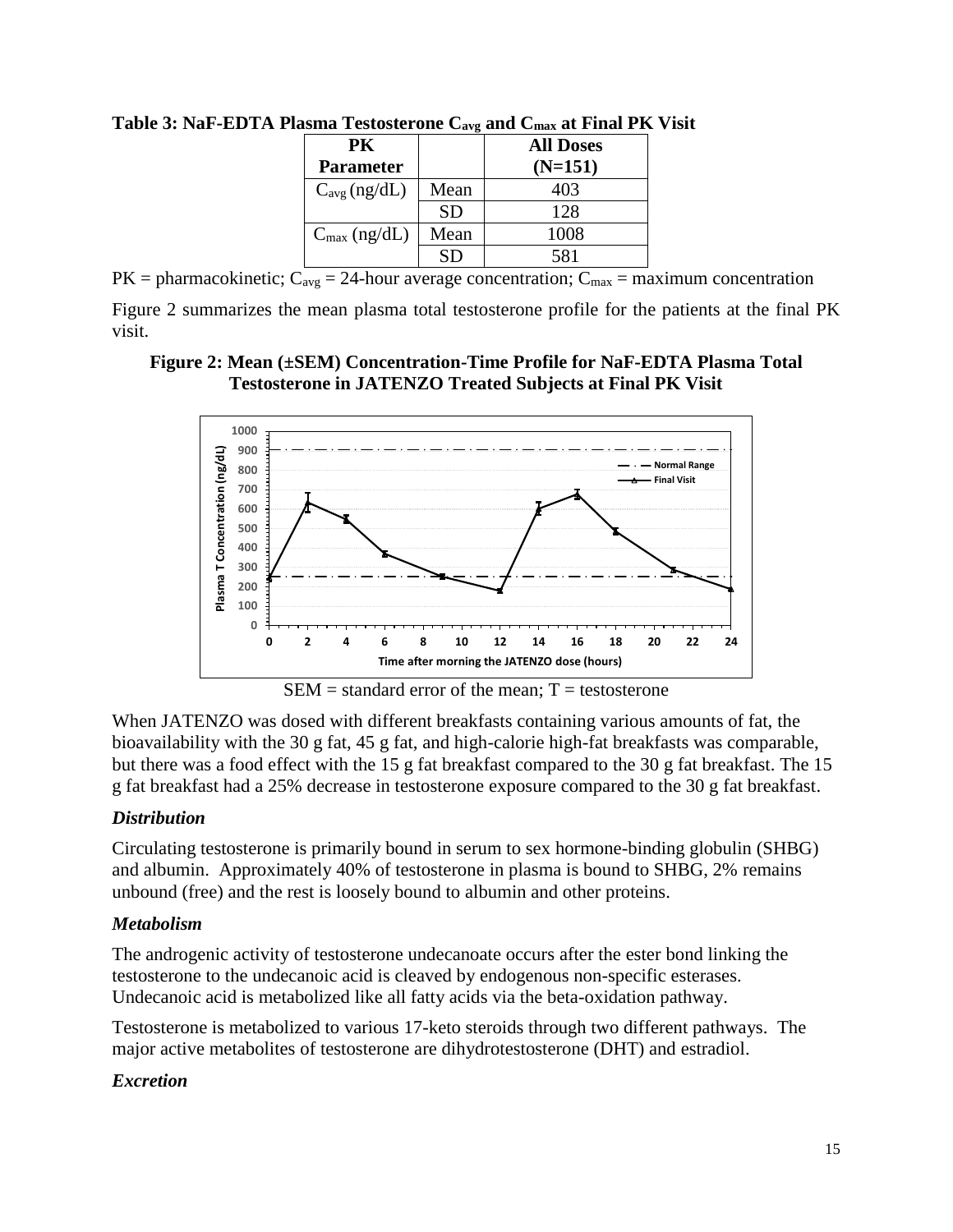About 90% of a dose of testosterone given intramuscularly is excreted in the urine as glucuronic and sulfuric acid conjugates of testosterone and its metabolites. About 6% of a dose is excreted in the feces, mostly in the unconjugated form. Inactivation of testosterone occurs primarily in the liver.

# **13 NONCLINICAL TOXICOLOGY**

# **13.1 Carcinogenesis, Mutagenesis, Impairment of Fertility**

## **Carcinogenesis**

Testosterone has been tested by subcutaneous injection and implantation in mice and rats. In mice, the implant induced cervical-uterine tumors, which metastasized in some cases. There is suggestive evidence that injection of testosterone into some strains of female mice increases their susceptibility to hepatoma. Testosterone is also known to increase the number of tumors and decrease the degree of differentiation of chemically induced carcinomas of the liver in rats.

## Mutagenesis

Testosterone was negative in the *in vitro* Ames and in the *in vivo* mouse micronucleus assays.

# Impairment of Fertility

The administration of exogenous testosterone suppresses spermatogenesis in the rat, dog and non-human primates, which was reversible on cessation of the treatment.

## **13.2 Animal Toxicology and/or Pharmacology**

JATENZO has been evaluated in 3- and 9-month repeat-dose oral toxicity studies in male eugonadal dogs. JATENZO caused exaggerated pharmacological effects on androgenresponsive tissues including testes, epididymis, prostate and adrenals at exposures to testosterone or testosterone undecanoate, comparable to the maximum human exposure based on AUC comparisons. Following a 4-week drug-free period, a reduced severity of these findings was observed, suggesting partial reversibility.

In adrenal glands, moderate to severe atrophy, characterized as thinning of the zona fasciculata, was observed with reduced adrenal weights and reduced circulating levels of cortisol in testosterone undecanoate-treated dogs after 3 months of treatment. Following 9-month treatment, there were dose-related decreases in adrenal weights in testosterone undecanoatetreated male dogs and moderate adrenal vacuolation in one testosterone undecanoate-treated male dog. The clinical significance of these adrenal and cortisol findings is unknown.

# **14 CLINICAL STUDIES**

# **14.1 Clinical Trials in Hypogonadal Males**

The efficacy and safety of JATENZO was evaluated in 166 adult hypogonadal males in an openlabel study of approximately 4 months duration (NCT02722278). The study included a Screening Phase, a Treatment Titration Phase, and a Treatment Maintenance Phase.

JATENZO was taken orally at a starting dose of 237 mg twice per day with meals. The dose was adjusted on Days 21 and 56 between a minimum of 158 mg twice per day and a maximum of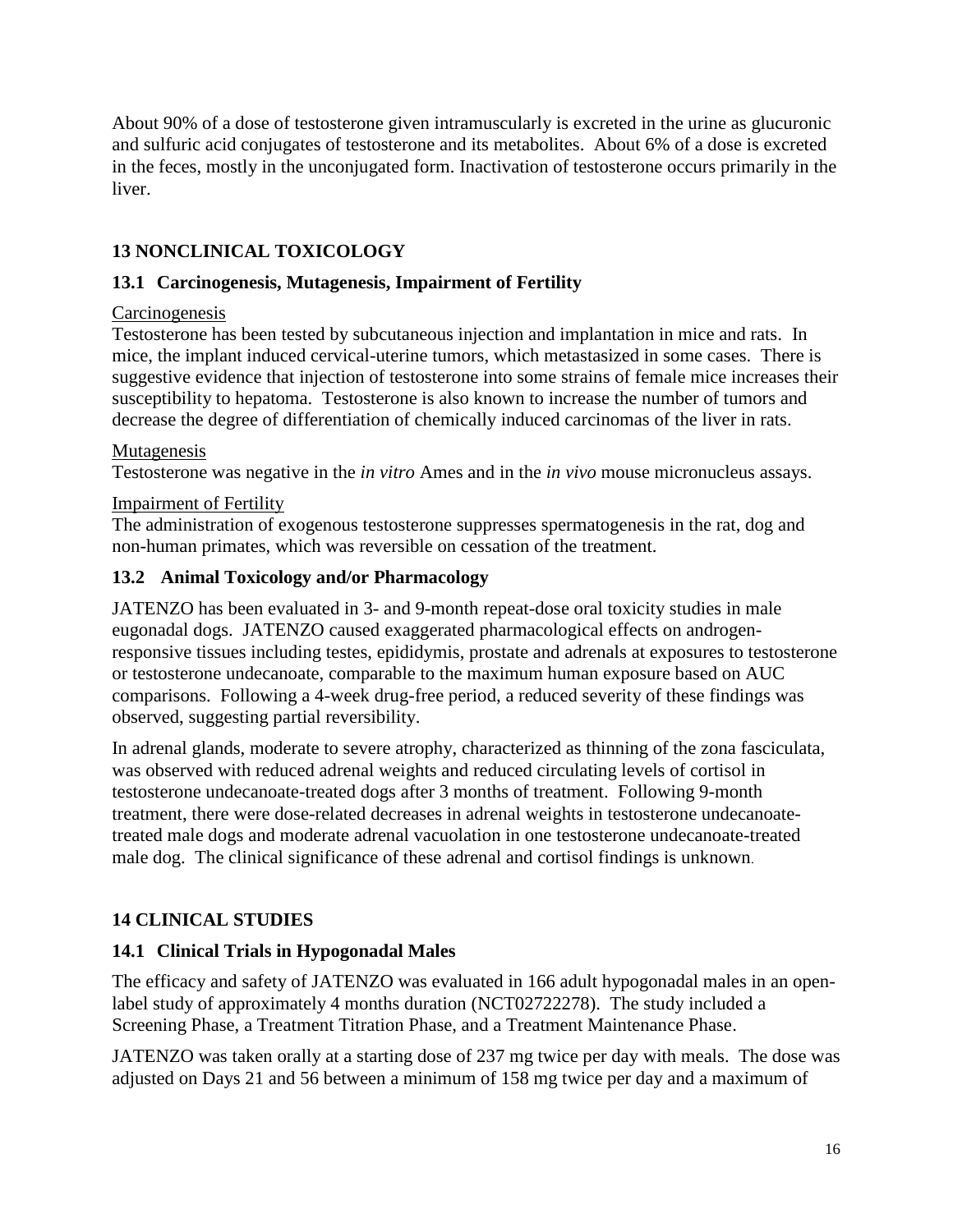396 mg twice per day on the basis of the average testosterone concentration obtained over 24 hours post-morning dose.

The primary endpoint was the percentage of patients with mean plasma total testosterone concentration  $(C_{\text{avg}})$  over 24-hours within the normal eugonadal range on the final PK visit of the study.

Secondary endpoints were the percentage of patients with a maximum total testosterone concentration ( $C_{\text{max}}$ ) above three predetermined limits: less than or equal to 1500 ng/dL, between 1800 and 2500 ng/dL, and greater than 2500 ng/dL.

One hundred and forty-five (87%) of the 166 hypogonadal men who received JATENZO had a mean total testosterone concentration  $(C_{avg})$  within the normal eugonadal range at the end of treatment.

The percentage of patients who received JATENZO and had  $C_{\text{max}}$  less than or equal to 1500 ng/dL, between 1800 and 2500 ng/dL, and greater than 2500 ng/dL at the final PK visit were 83%, 3%, and 3%, respectively. Note that the testosterone concentrations were not measured in serum but the effects of different sample preparation conditions were accounted for in data analysis of the results shown here. The titration scheme for use in clinical practice is based on serum total testosterone *[see [Dosage and Administration \(2.2\)\]](#page-3-0).*

# **16 HOW SUPPLIED/STORAGE AND HANDLING**

JATENZO (testosterone undecanoate) capsules are available in three strengths of 158 mg, 198 mg, and 237 mg. Capsules are packaged as 120 units in wide-mouth, round, white HDPE bottles with white, polypropylene, child resistant caps and induction-sealed liner.

158 mg capsules are opaque red capsules imprinted with "158" in white ink and are supplied in bottles: NDC 69087-158-12.

198 mg capsules are opaque white capsules imprinted with "198" in red ink and are supplied in bottles: NDC 69087-198-12.

237 mg capsules are opaque orange capsules imprinted with "237" in white ink and are supplied in bottles: NDC 69087-237-12.

# **Keep JATENZO out of reach of children.**

Store at 20 $^{\circ}$ C to 25 $^{\circ}$ C (68 $^{\circ}$ F to 77 $^{\circ}$ F), excursions permitted to 15 $^{\circ}$ C to 30 $^{\circ}$ C (59 $^{\circ}$ F to 86 $^{\circ}$ F). Avoid exposing the capsules to moisture (store in a dry place).

# **17 PATIENT COUNSELING INFORMATION**

# **Advise the patient to read the FDA-approved patient labeling (Medication Guide).**

# **Increased Blood Pressure and Risk for Major Adverse Cardiovascular Events (MACE)**

 Inform patients that JATENZO can increase BP that can increase the risk for MACE, including myocardial infarction, stroke, and cardiovascular death.